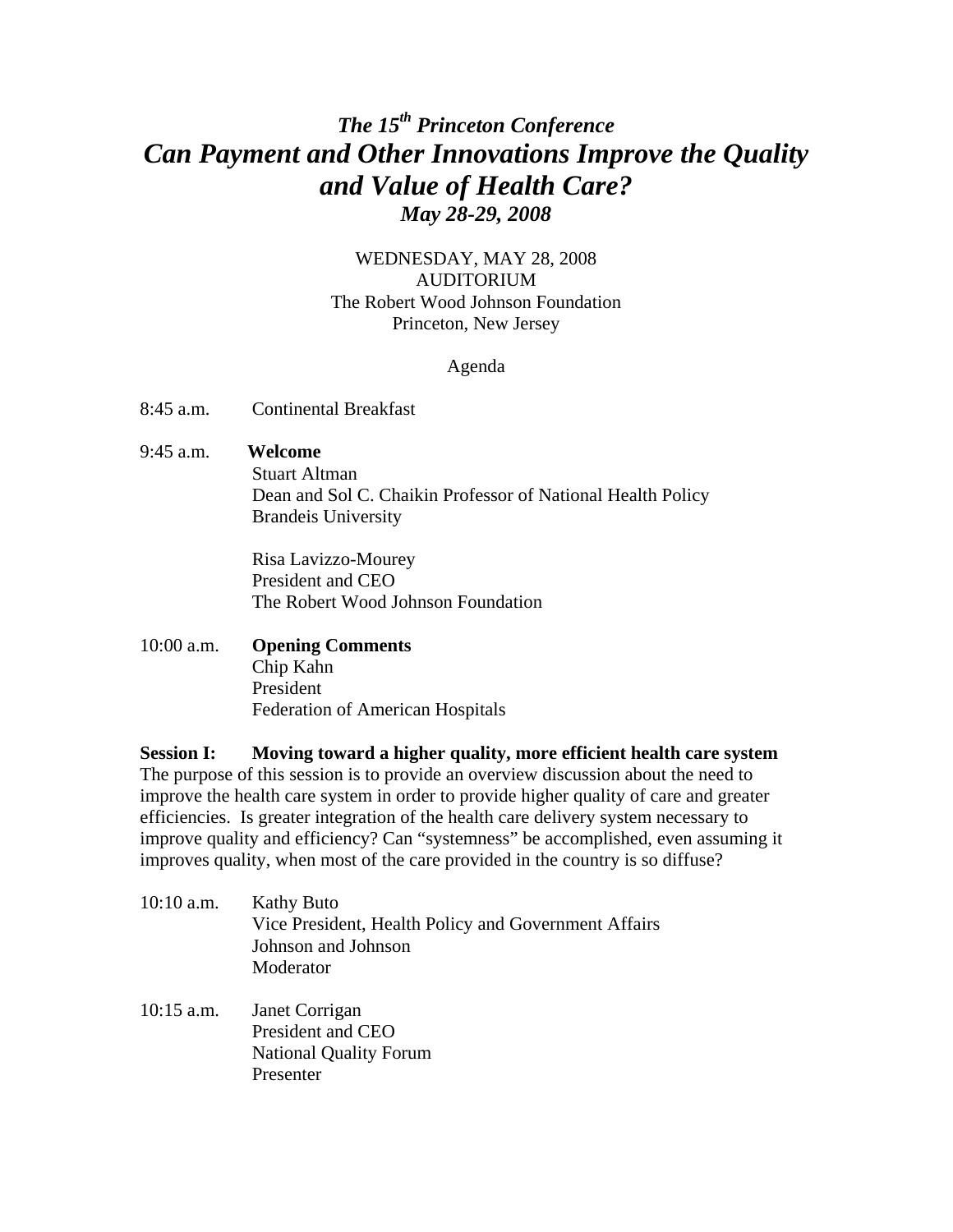| 10:30 a.m.   | Stephen Shortell<br>Professor and Dean<br>School of Public Health<br>University of California, Berkeley<br>Presenter |
|--------------|----------------------------------------------------------------------------------------------------------------------|
| $10:45$ a.m. | Robert Berenson<br><b>Senior Fellow</b><br>Urban Institute<br>Discussant                                             |
| $10:55$ a.m. | James Mongan<br>President and Chief Executive Officer<br>Partners Healthcare<br>Discussant                           |
| $11:05$ a.m. | <b>General Discussion</b>                                                                                            |
| $11:35$ a.m. | <b>Break</b>                                                                                                         |

# **Session II: Are the techniques with which we have been experimenting moving us toward our goals of improved quality and efficiency?**

Over the past 5-10 years both public and private organizations have experimented with pay-for-reporting (P4R) and pay-for-performance (P4P) models to provide incentives to improve performance for physicians and medical organizations. Does public reporting, P4R and P4P influence the quality and efficiency of care provided to patients? Has quality improved in states that have strict reporting requirements? Have there been efficiency gains and increased patient satisfaction? What, if any, are the unintended consequences resulting from public reporting requirements? Can P4R and P4P move beyond current performance payments for process and even clinical outcomes to payments for systematic and structural changes, i.e., reward greater integration of delivery systems and patient-centered care that maximize efficiency and quality?

| $11:45$ a.m. | Reed Tuckson<br>Executive Vice President & Chief of Medical Affairs<br>UnitedHealth Group<br>Moderator |
|--------------|--------------------------------------------------------------------------------------------------------|
| $11:50$ a.m. | <b>Cheryl Damberg</b><br><b>Senior Researcher</b><br><b>RAND</b><br>Presenter                          |
| $12:05$ a.m. | Meredith Rosenthal<br>Associate Professor<br>Harvard School of Public Health<br>Presenter              |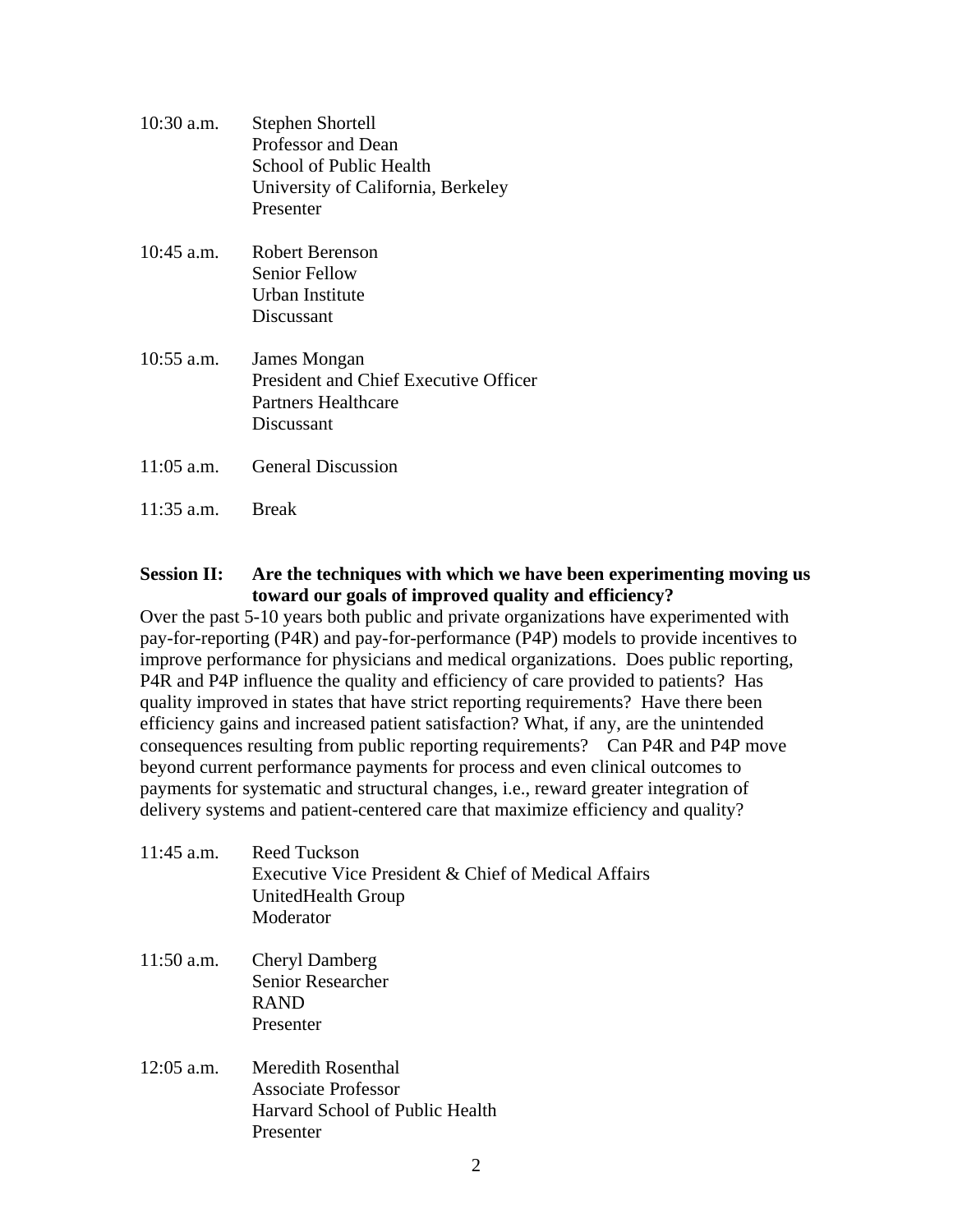|                   | 12:20 p.m. Howard Beckman<br><b>Medical Director</b><br>Rochester Individual Practice Association<br>Discussant |
|-------------------|-----------------------------------------------------------------------------------------------------------------|
|                   | 12:30 p.m. General Discussion                                                                                   |
| $1:00$ p.m. Lunch |                                                                                                                 |

## **Session III: Measures**

Reporting requirements assume a strong correlation between what is being measured and the quality of care. Process measurements imply that we know the right things to do in particular circumstances to affect outcomes positively. Outcome measurements assume within some bounds of statistical certainty that what was done influenced a particular outcome. This session will explore these assumptions and the impact of measurement selection. Are the right things being measured at the right level? What impact might measuring particular things have on areas not being measured? Is it possible to move from process level measures to patient episodes of care measures and could this lead to more integrated care?

| $2:00$ p.m. | Deidre Mylod<br>Vice President of Public Policy<br>Press Ganey Associates, Inc.<br>Moderator                                                |
|-------------|---------------------------------------------------------------------------------------------------------------------------------------------|
| $2:05$ p.m. | <b>Christopher Tompkins</b><br><b>Associate Professor</b><br><b>Brandeis University</b><br>Presenter                                        |
| $2:20$ p.m. | Steve Bandeian<br><b>Senior Staff Fellow</b><br>Agency for Health Care Research and Quality<br>Presenter                                    |
| 2:35 p.m.   | Eve Kerr<br>Acting Director, Ann Arbor VA Center<br>For Clinical Management Research<br>University of Michigan Medical School<br>Discussant |
| $2:45$ p.m. | <b>General Discussion</b>                                                                                                                   |
| $3:15$ p.m. | <b>Break</b>                                                                                                                                |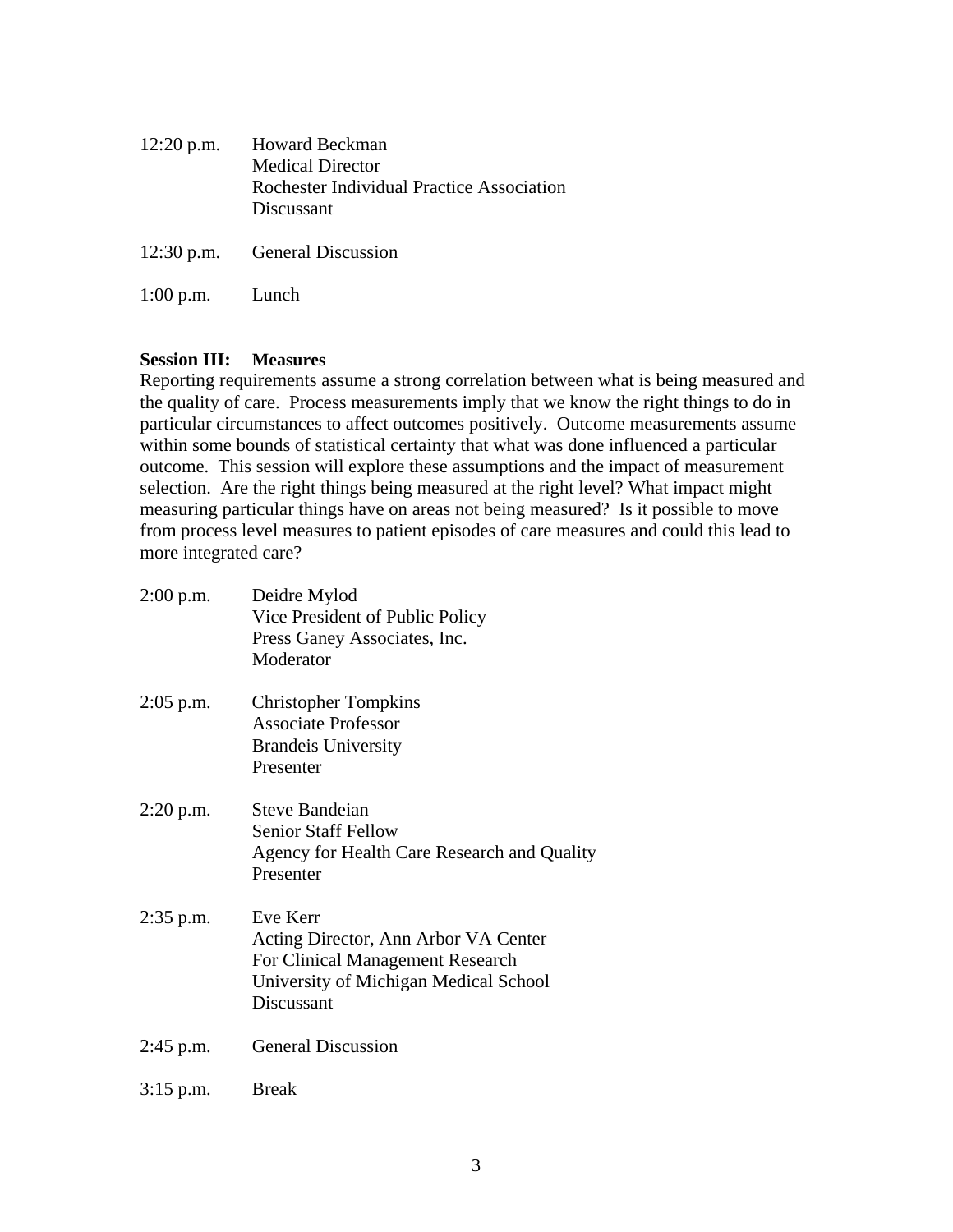## **Session IV: The right level of accountability**

Who is ultimately responsible for the quality of care a patient receives across a continuum of health care needs? What is the appropriate level of responsibility for all of the multiple parties involved in a patient's care, i.e. the hospital, physician and patient? Who is responsible for the success and/or failure of health care treatment? What are the impact and consequences (financial, outcomes, etc.) of declaring accountability at various levels of the health care delivery system? One aspect of accountability is generally transparency. To what extent will transparency as currently being developed through public reporting result in better quality and informed consumers?

| $3:25$ p.m. | Nancy Nielsen<br>President-Elect, American Medical Association<br>Moderator                                                                         |
|-------------|-----------------------------------------------------------------------------------------------------------------------------------------------------|
| $3:30$ p.m. | Mark McClellan<br>Leonard Schaeffer Senior Fellow and Director<br>Engelberg Center for Health Care Reform at the Brookings Institution<br>Presenter |
|             | <b>Elliott Fisher</b><br>Director, The Center For Health Policy Research<br>The Dartmouth Institute                                                 |
| $3:45$ p.m. | Jonathan Perlin<br>Chief Medical Officer and President, Clinical Services<br><b>HCA/Hospital Corporation of America</b><br>Discussant               |
| $3:55$ p.m. | <b>Thomas Lee</b><br><b>Network President</b><br><b>Partners Healthcare</b><br>Discussant                                                           |
| $4:05$ p.m. | <b>General Discussion</b>                                                                                                                           |
| $4:30$ p.m. | <b>Afternoon Session Ends</b>                                                                                                                       |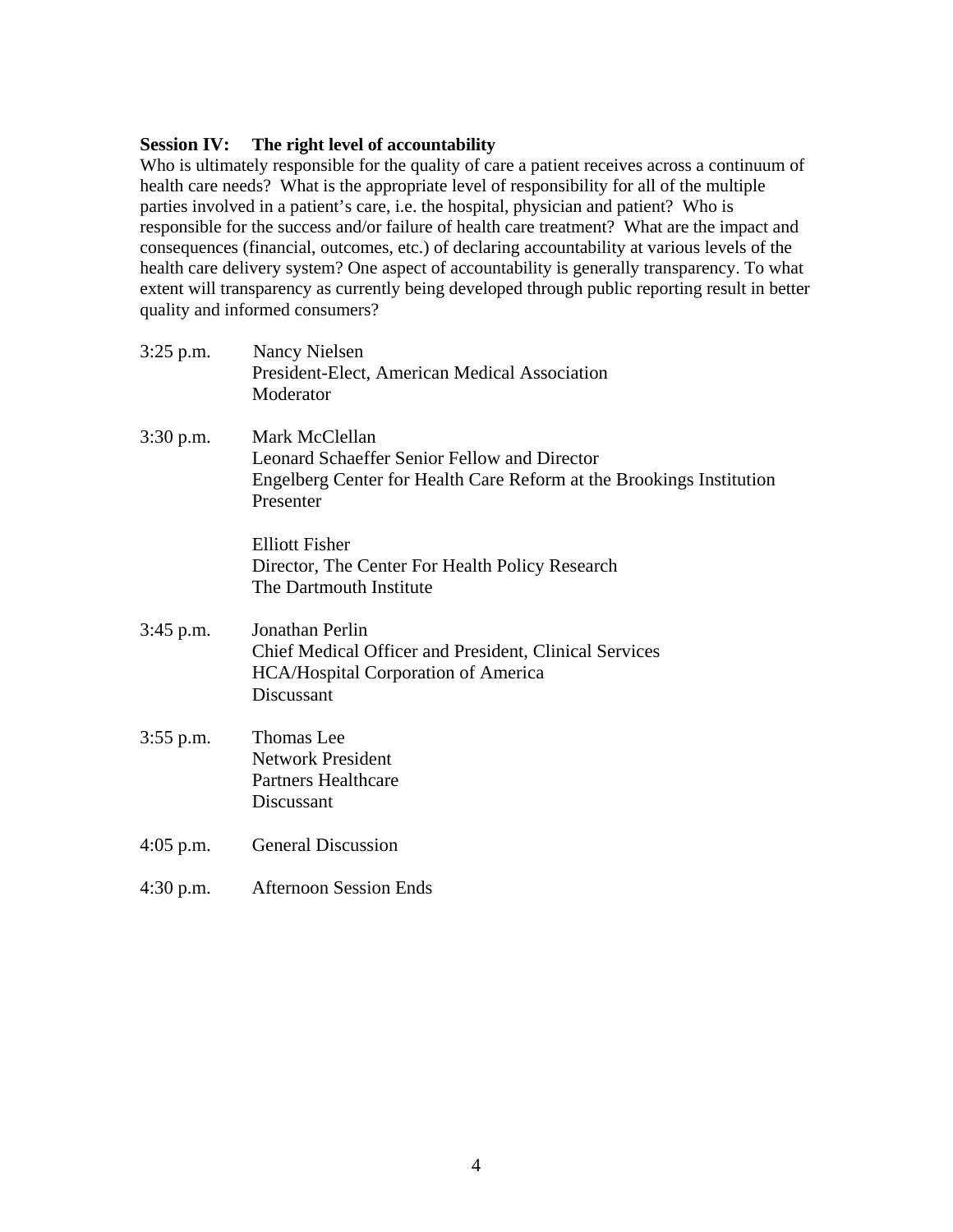# **DINNER AND KEYNOTE SPEAKERS**

# WEDNESDAY EVENING THE PRINCETON FACULTY CLUB

| $6:00$ p.m. | Cocktails and Hors D'oeuvres                                                                                                                              |
|-------------|-----------------------------------------------------------------------------------------------------------------------------------------------------------|
| Session V   | International Innovations to Improve the Quality and Value of Health<br>Care<br>An international panel will discuss quality and value innovations abroad. |
| $6:45$ p.m. | Uwe Reinhardt<br>James Madison Professor of Political Economy<br>Princeton University<br>Moderator                                                        |
| $6:55$ p.m. | <b>Reinhard Busse</b><br>Professor<br>Technische Universitaet<br><b>Berlin Germany</b>                                                                    |
| $7:15$ p.m. | <b>Edna Bar-Ratson</b><br>Program Director, Hospital Accreditation<br><b>Clalit Health Services</b><br>Israel                                             |
| $7:35$ p.m. | Discussion                                                                                                                                                |
| $8:00$ p.m. | Dinner                                                                                                                                                    |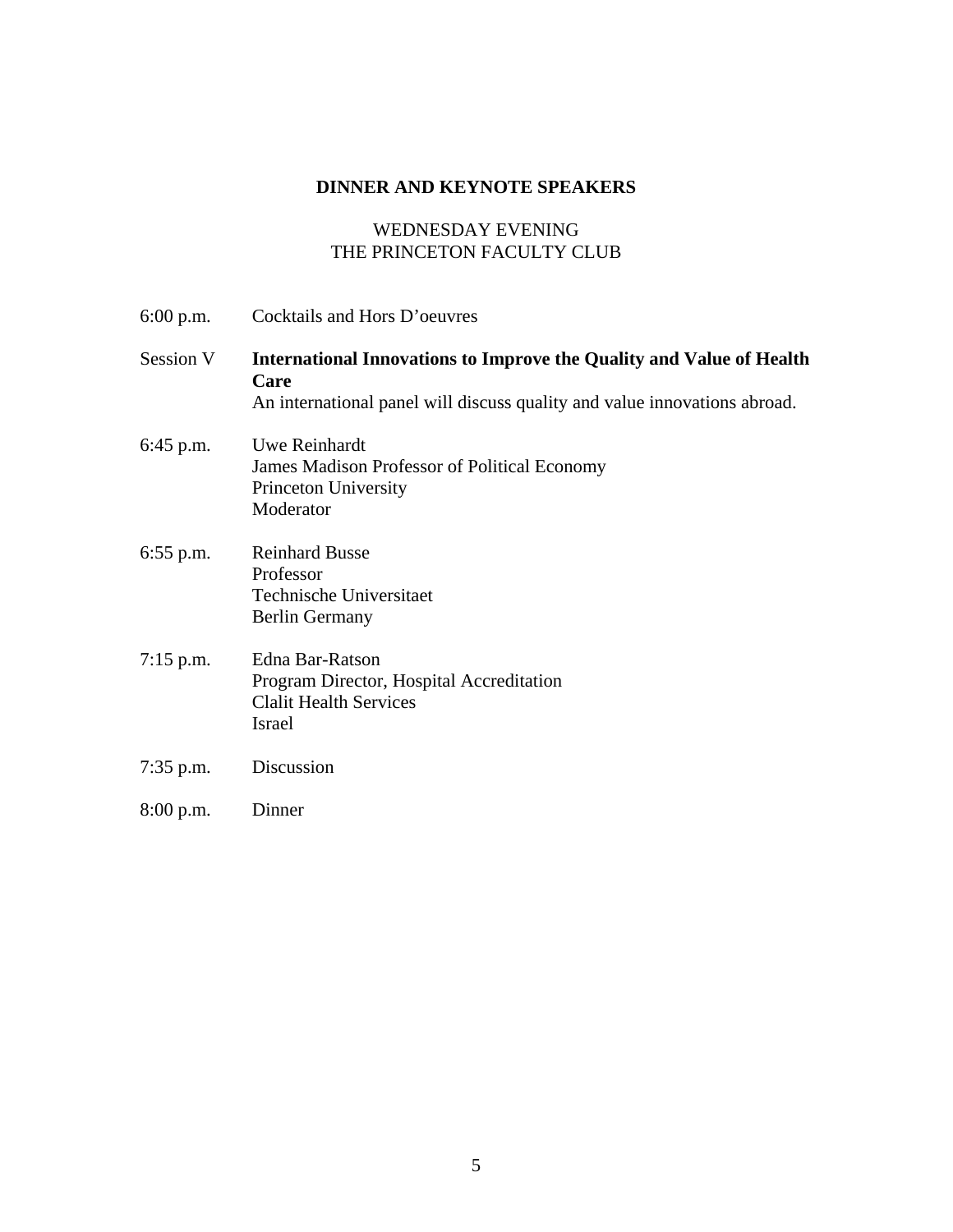## **CAN PAYMENT AND OTHER INNOVATIONS IMPROVE THE QUALTIY AND VALUE OF HEALTH CARE?**

## THURSDAY, MAY 29, 2008 RWJF AUDITORIUM

7:30 a.m. Continental Breakfast

## **Session VI: Transforming the Payment System**

How can the financing of our health care system be better structured to promote quality and efficiency? Fee-for-service continues to be the dominant health care payment system. The unintended consequences of this payment method are overuse and fragmentation of care. Capitation was tried in the 1990s but with the backlash against managed care, it fell out of favor, though it is still used to some extent. The unintended consequences of capitation are under use, but depending on what level (provider/organization/health system) capitation is set, there are also incentives to integrate the delivery of care. How successful has Medicare been in its payment system reforms and demonstration projects for hospitals and physicians? Are these the best paths to follow? How do we best transform the payment system and introduce appropriate incentives that would stimulate the desired changes and drive the health care delivery system in the right direction?

8:30 a.m. Susan Nestor Levy Chief Advocacy Officer Ascension Health Moderator 8:35 a.m. Stuart Guterman Senior Program Director Commonwealth Fund Presenter 8:50 a.m. David Pryor Chief Medical Officer Ascension Health Discussant 9:00 a.m. Robert Galvin Director of Global Healthcare General Electric Discussant 9:10 a.m. General Discussion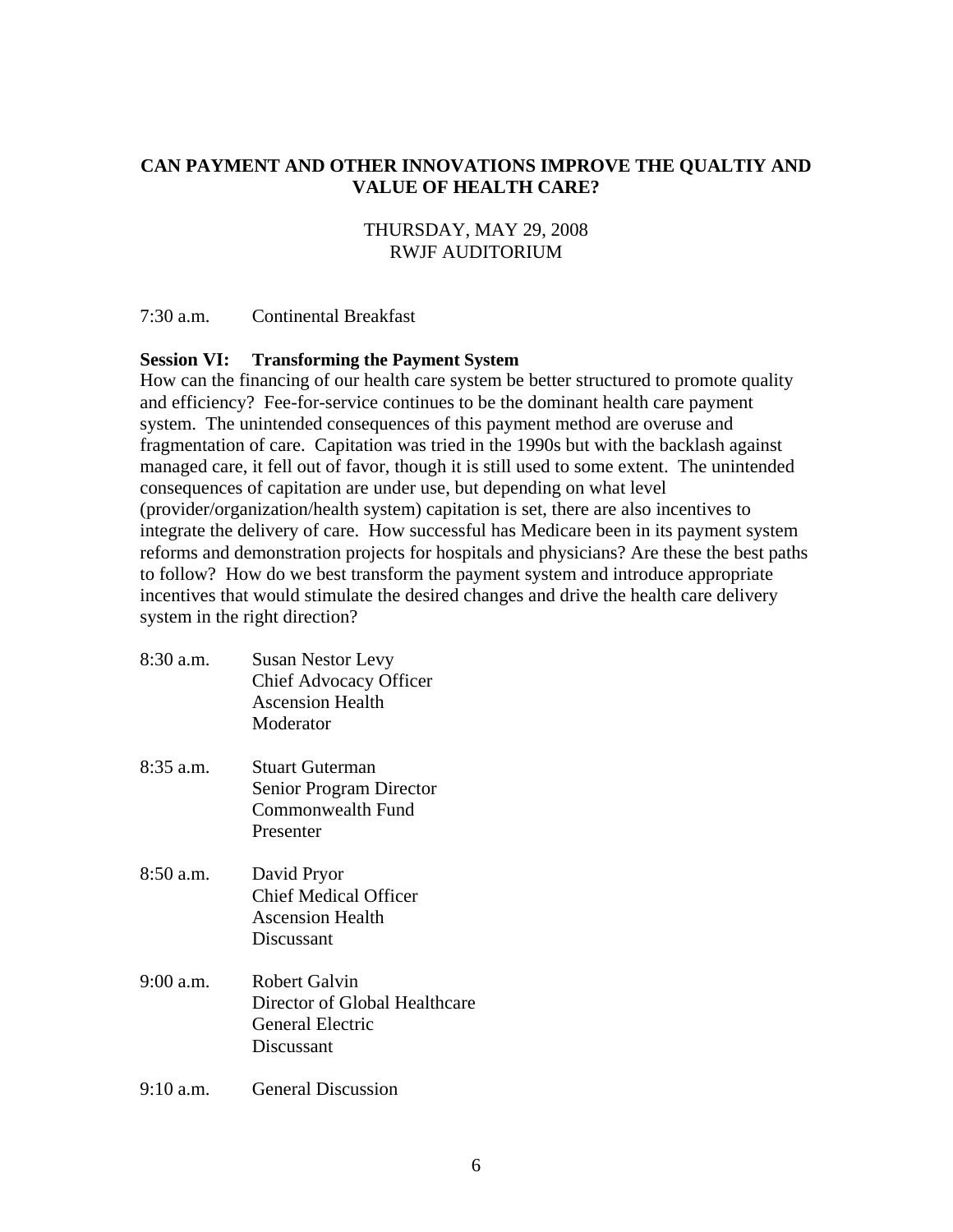## **Session VII: Current Market Forces influencing Improved Efficiencies**

There has been a movement toward consumer directed health plans (CDHPs) over the past five years. What are the consequences of CDHPs on our health care delivery system? Do they hinder or advance progress toward higher integration, quality and efficiency? Does the specialization of providing medical services i.e. concierge medicine, focused factories, etc. promote higher quality and efficiency? Does specialization negatively effect the integration of the health care delivery system?

| $9:35$ a.m.  | Stuart Altman<br>Dean and Sol C. Chaikin Professor of National Health Policy<br><b>Brandelly</b> University<br>Moderator |
|--------------|--------------------------------------------------------------------------------------------------------------------------|
| $9:40$ a.m.  | James Robinson<br>Professor of Economics<br>University of California, Berkeley<br>Presenter                              |
| $9:55$ a.m.  | <b>Raymond Baxter</b><br>Senior Vice President, Community Benefit<br>Kaiser Permanente<br>Discussant                     |
| $10:05$ a.m. | <b>General Discussion</b>                                                                                                |
| $10:35$ a.m. | <b>Break</b>                                                                                                             |

## **Session VIII: Health Information Technology (HIT)**

HIT has been labeled an enabler of quality enhancement, value and performance but at this point, the evidence about which HIT innovations are the most effective in achieving higher quality and greater efficiency is unclear. What does research suggest regarding HIT's impact on quality and efficiency? Can we have an efficient and high performing health care delivery system without HIT?

| $10:45$ a.m. | Chip Kahn                                                    |
|--------------|--------------------------------------------------------------|
|              | President                                                    |
|              | <b>Federation of American Hospitals</b>                      |
|              | Moderator                                                    |
| $10:50$ a.m. | Paul Shekelle                                                |
|              | Director, Southern California Evidence-Based Practice Center |
|              | <b>RAND</b>                                                  |
|              | Greater Los Angeles VA Healthcare System                     |
|              | Presenter                                                    |